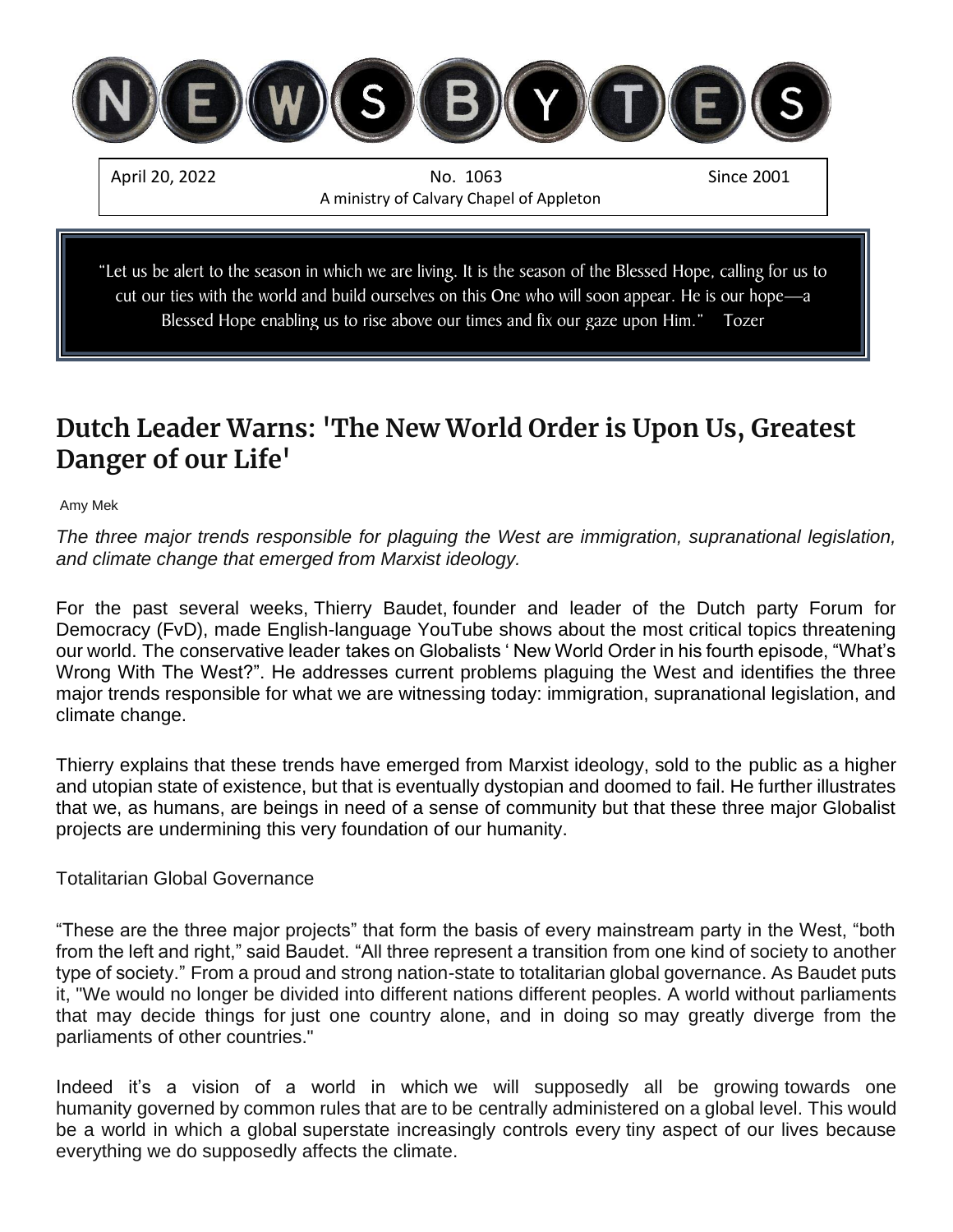#### Marxism

"We are in the midst of a structural remaking of the world as we know it," stated the FvD leader. Our nations, our cultural, political, and spiritual homes are being dismantled. Slowly but surely, our societies are becoming so diverse that a shared common identity will no longer be feasible. We're losing our democracies because parliaments get to decide less and less. As well as our freedom because all of our lives are increasingly being regulated by the "Change the Entire Economy Project" that masquerades as saving the planet.

Baudet explains that "it's crucial to understand that the fundamental idea behind these major trends is Marxist." These three grand projects embody in their entirety an orchestrated transition toward a supposedly higher utopian peaceful, and egalitarian stage of existence. The long-promised postcapitalist error in which we will all apparently live in peace in unity. It is the Marxism of yesteryear in a new guise. But it is still Marxist.

"The result of this will be dystopian," Baudet explains. "This is because we are beings who need to feel that we are part of a community. We also need to feel hope ." All those Great Projects destroy those feelings. We become "nowhere creatures," living in a country surrounded by people we feel completely disconnected from and "administered by bureaucrats over whom we have no control."

"The New World Order is upon us," Baudet declared. "Europe has already gone a lot further down this path than America, but it is happening in the United States as well. It's a phenomenon we can witness across the Western World, and it is the greatest danger of our life."

## Demographic Transition Leads to Disaster

Baudet explains that study after study shows that integrating large numbers of people from entirely different backgrounds and cultures does not work. Therefore, the demographic transition leads to low trust and high crime societies with few cross-cross-group connections. The idea might have been to create a super-diverse society with a new type of man liberated from all past roots solely geared towards the future, willingly subjecting himself to a project focused on harmoniously living together. But the result is the opposite. It's renewed tribalism, animosity, and conflict. That's what the demographic transition leads to.

#### Sovereignty Transition Undermines Democracies

The transition of sovereignty, meanwhile, undermines our democracies, states Baudet. "Of course, the European Union is already bullying European countries. But the United Nations increasingly intervenes with national decisions as well as do the international criminal court several, human rights commissions, the Davos conferences, the World Economic Forum, and so on."

#### Climate Accords Power Grab

The Party leader goes on to explain how they are only, "amplified by the climate accords that seek to reduce emissions. The overarching result is clear. The trick is with everything we do, we emit. Once the basic premise is accepted that emissions are somehow harmful and that we should limit such emissions to their very minimum. The new global administrators will then have an excuse to impose endless amounts of regulations on our lives and take more control every day."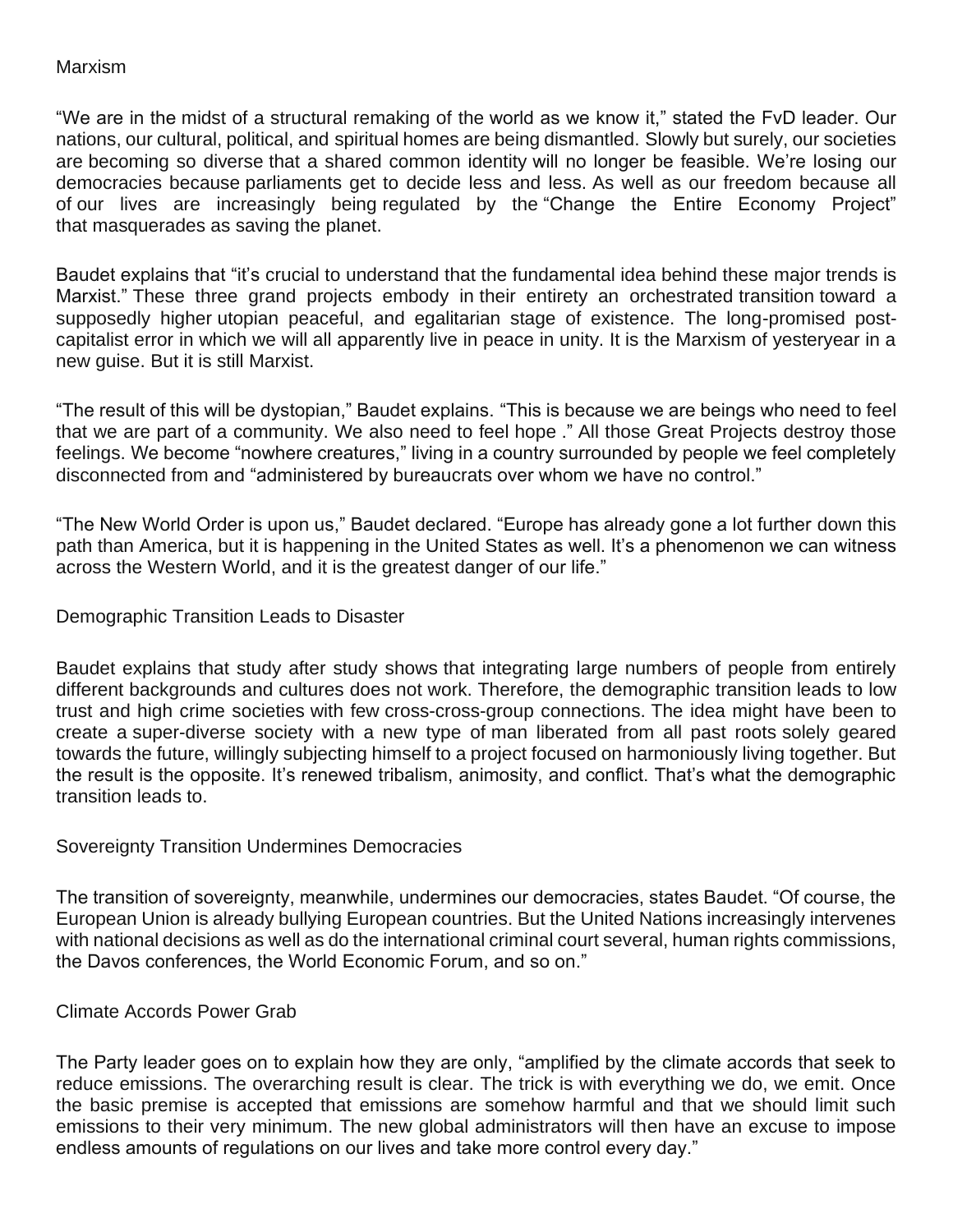"Modern impersonal architecture completes this process of political disowning and spiritual expropriation. From Pyongyang to Paris, the same lifeless hyper buildings disfigure the skylines of our ancient cities. And symbolize the power grab of the international elites over our democracies. They also seem to symbolize only presence of migrants. For we're all migrants, we're all anonymous creatures amongst those buildings, and the absence of a shared national community is referenced by buildings that we can identify with.

The climate hysteria finally fills the spiritual gap that has been left by this process of disowning and overtakes our lives."

Reclaim and Rebuild

It's the world we're heading for; it's a nightmare's vision of unfreedom. It's a future we have to prevent from materializing. We have to fight to protect our sense of home, freedom, and democracy. We have to reclaim control over our nation-states. We have to combat the quasi-scientific nonsense about planetary disasters and see it for what it is; a perverse pact between power-hungry politicians on the one hand and disowned people in spiritual need on the other. We've got to rebuild our homes reclaim our lands, and restore our freedom.

# **7 Dangers Of Neglecting Biblical Prophecy In The Church**

Pastor Tom Hughes of the 412 Church in San Jacinto, California, wrote an article titled, "Five Reasons Pastors Don't Teach Bible Prophecy." Below are the five reasons from his article.

They don't understand prophecy

They fear offending members of the church

They sense it will scare people

They fear people will stop giving

They fear looking like fringe groups who take things to an extreme

Even though written several years ago, the list remains relevant today. Fear stands out as the key motive behind the silence. Pastors also say they do not understand prophecy, but do they take the time to learn or turn to those who do understand it?

Someone might ask: "Why does that matter? Does it really make a difference if preachers keep quiet on future things as long as they proclaim the Gospel with biblical clarity?"

It not only matters a great deal, but it's risky to ignore a topic that the Bible emphasizes over and over again. The neglect of biblical prophecy in the pulpit results in:

1. BELIEVERS RELYING UPON SOCIAL MEDIA AND THE INTERNET FOR END TIMES THEOLOGY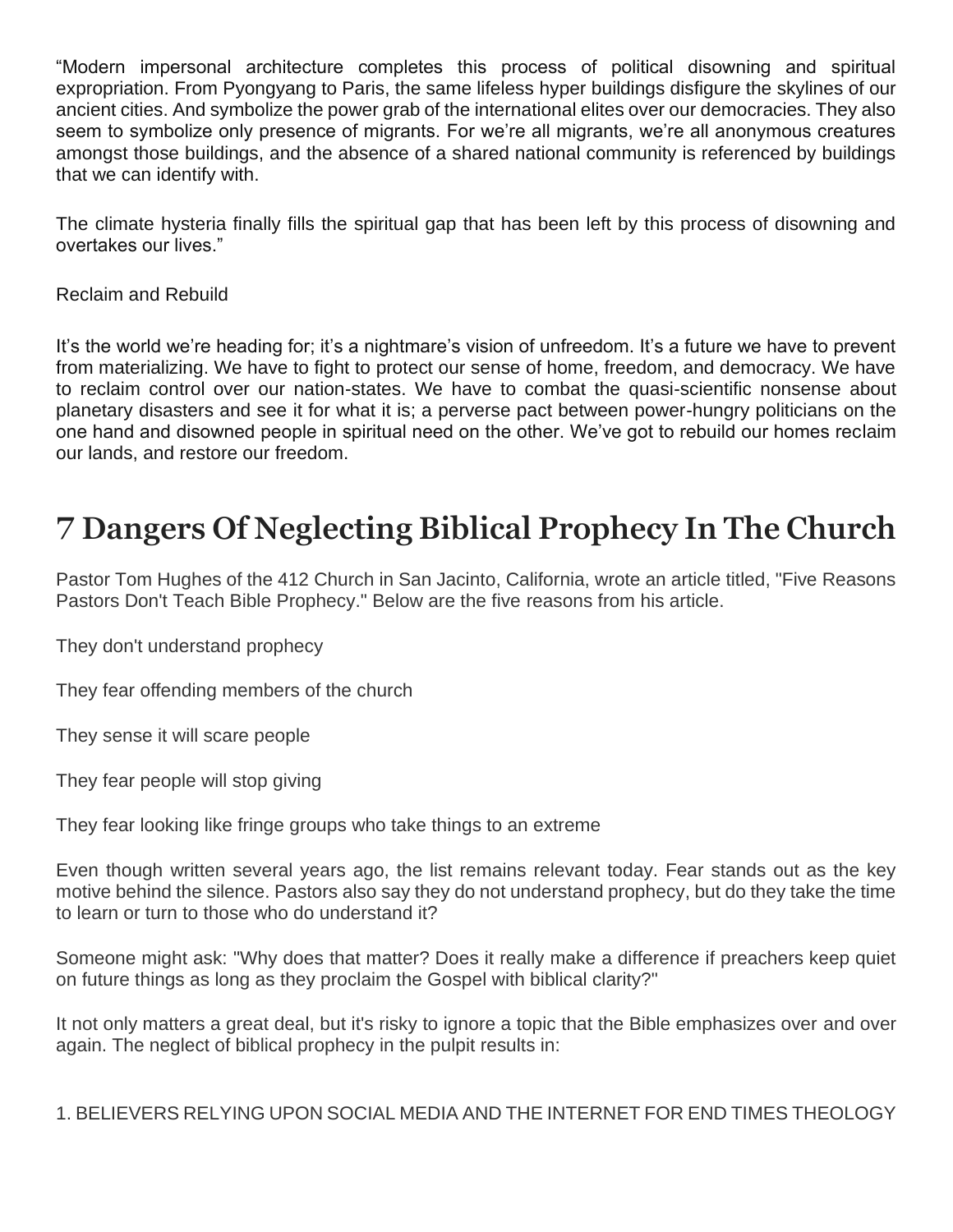When pastors remain silent on biblical prophecy, believers look for information on biblical prophecy on social media and the Internet. There they find a wide array of teachings and opinions, some biblical, but most are false and misleading.

Some believers possess the needed scriptural discernment to sort through the mess of various teachings. But as the lack of biblical knowledge reaches epidemic proportions among those claiming to be Christians, most churchgoers lack the necessary discernment and fall prey to the misinformation available at their fingertips.

A couple questions for preachers: Do you really desire for social media and the Internet to be the primary source of information regarding prophecy for those in your church? Would it not be better for you to provide the sound biblical guidance regarding our hope that they so desperately need during these perilous times?

# 2. THE FLOURISHING OF FALSE TEACHING

Many pastors fear causing division in their congregation and thus remain silent on matters related to the Rapture. However, they fail to realize that it's their refusal to preach on what the Bible says on this matter that has led to the very diversity of opinions in their churches. The potential for disunity is there even if they remain quiet.

Last year, I met with a pastor who said that if he preached what I believe, half of his congregation would walk out the door. It occurred to me later that if he taught what he really believes, the other half would quickly depart. We started attending his church after seeing that it's statement of faith said it was premillennial. The pastor, however, was most definitely not premillennial!!

Pastors who ignore biblical prophecy allow false teachings to flourish or as in the case of the one I just mentioned, the church remains in the dark about what he really believes.

# 3. BELIEVERS LOOKING TO THIS LIFE FOR THEIR IMMEDIATE HOPE

Another consequence of silence in the pulpits regarding future things is that believers look for hope in things other than Jesus' imminent appearing.

A popular theology today, often referred to as "dominion theology," teaches that the church will prevail against the evils of this word and usher in a millennial reign of its own before Jesus returns to the earth. Many Christians falsely believe the church itself is their hope for the future.

Additionally, even pastors who do not adhere to "dominion theology" also make the church the object of hope for those that hear them preach. Those who allegorize the book of Revelation often, in my experience, change its message to exalt the church rather than Jesus.

Still others give the impression that things will return to normal. "The world has seen difficult times at other times in history," they say, "and the current crises are no different."

All these things point believers to this life as their hope rather than Jesus' appearing.

# 4. REDUCED MOTIVATION FOR GODLY LIVING

The Lord intended our hope in the Rapture to be a motivation for godly living. John wrote these words in 1 John 3:2-3: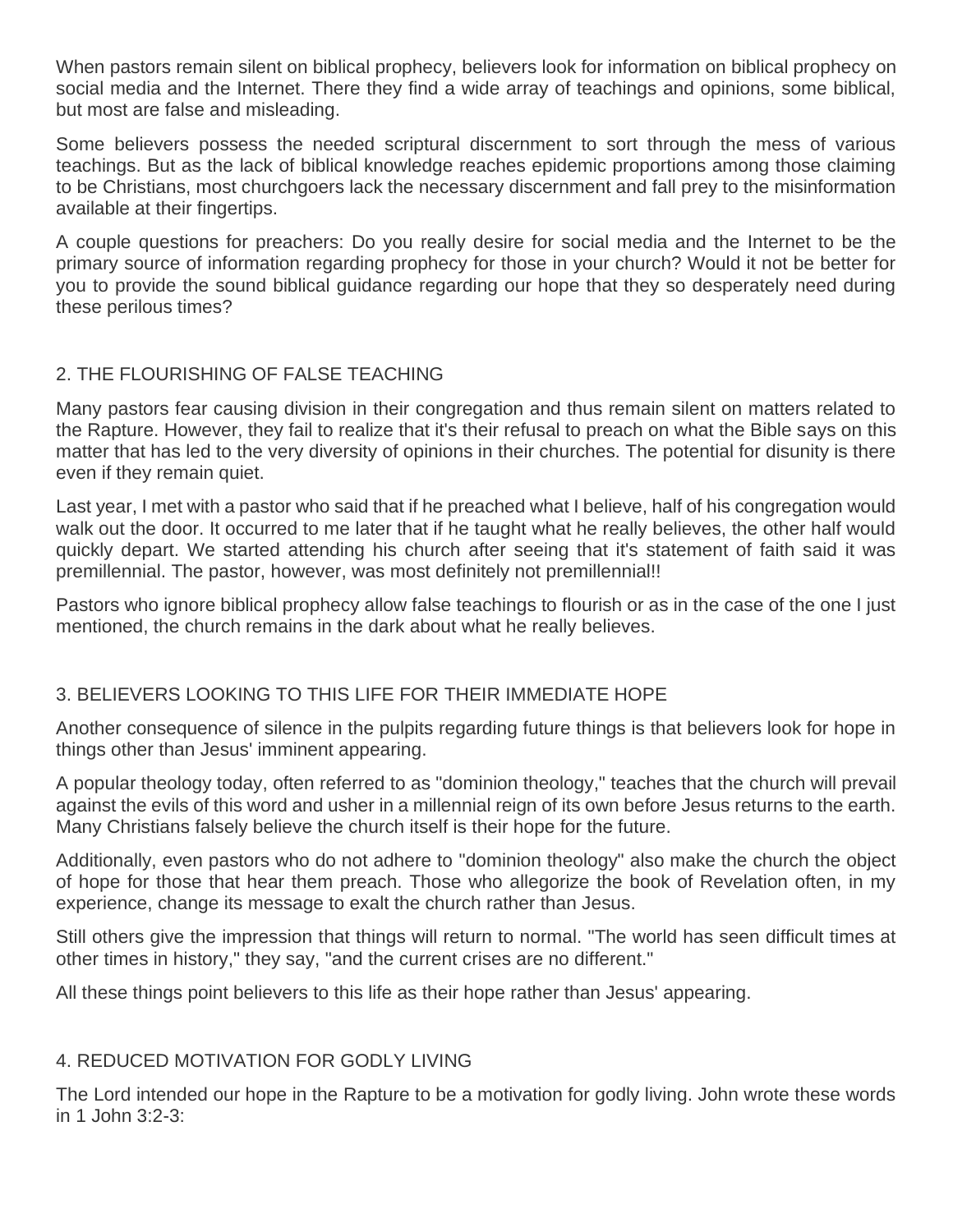Beloved, we are God's children now, and what we will be has not yet appeared; but we know that when he appears we shall be like him, because we shall see him as he is. And everyone who thus hopes in him purifies himself as he is pure.

Our hope in Jesus' imminent return has a purifying impact on our lives. Greg Laurie, pastor of Harvest Christian Fellowship in Riverside, California, said the following in a recent interview"

"I don't know why more people don't want to talk about eschatology or end-times events because Bible prophecy is not given to scare us but to prepare us," he said. "And not only that, but I think it motivates us."

Laurie continued, "Talking about these things can be very motivating for Christians to keep us on our toes spiritually.

"Knowing Jesus could come back at any moment," he said, can "be a motivator to live a godly life."

Silence in the pulpits regarding our "blessed hope" leaves those in the seats assuming they have their whole lives ahead of them although Scripture tells us this may not be the case. For many, this negates the urgency to walk closely with the Lord.

### 5. BELIEVERS THAT ARE UNPREPARED FOR THE DANGERS THAT LIE AHEAD FOR THIS **WORLD**

The scarcity of preaching on biblical prophecy leaves believers unprepared and unaware of the dark and threatening storm clouds gathering on our horizon.

The Bible promises that Jesus may come at any time, but we may experience tough times before that happens.

The war in Ukraine has led to a humanitarian crisis not seen since WWII and will very likely lead to critical food shortages throughout the world by the end of 2022. We live in perilous times, and they are about to get much worse.

The current silence in the pulpits not only shifts the hope of the saints to this life, but leaves them illprepared to deal with ever-present threats of nuclear war and famine. If their focus is solely on their future in this life, these things will cause anxiety.

Today more than ever before, believers need the assurances of Scripture regarding their joyful and glorious future. Pastors who refuse to teach about Jesus' imminent appearing from the pulpit deny their people critically needed assurance as the threats of war and famine increase with each passing day.

### 6. BELIEVERS NOT WATCHING FOR THE LORD'S APPEARING AS JESUS INSTRUCTED US TO DO

Referring to His return, Jesus said this in Matthew 24:44, "Therefore you also must be ready, for the Son of Man is coming at an hour you do not expect." In the same discourse, He later said, "Watch therefore, for you know neither the day nor the hour" (25:13).

Jesus' instruction led to a church that eagerly anticipated His return. In Philippians 3:20-21 Paul wrote this:

But our citizenship is in heaven, and from it we await a Savior, the Lord Jesus Christ, who will transform our lowly body to be like his glorious body, by the power that enables him to subject all things to himself.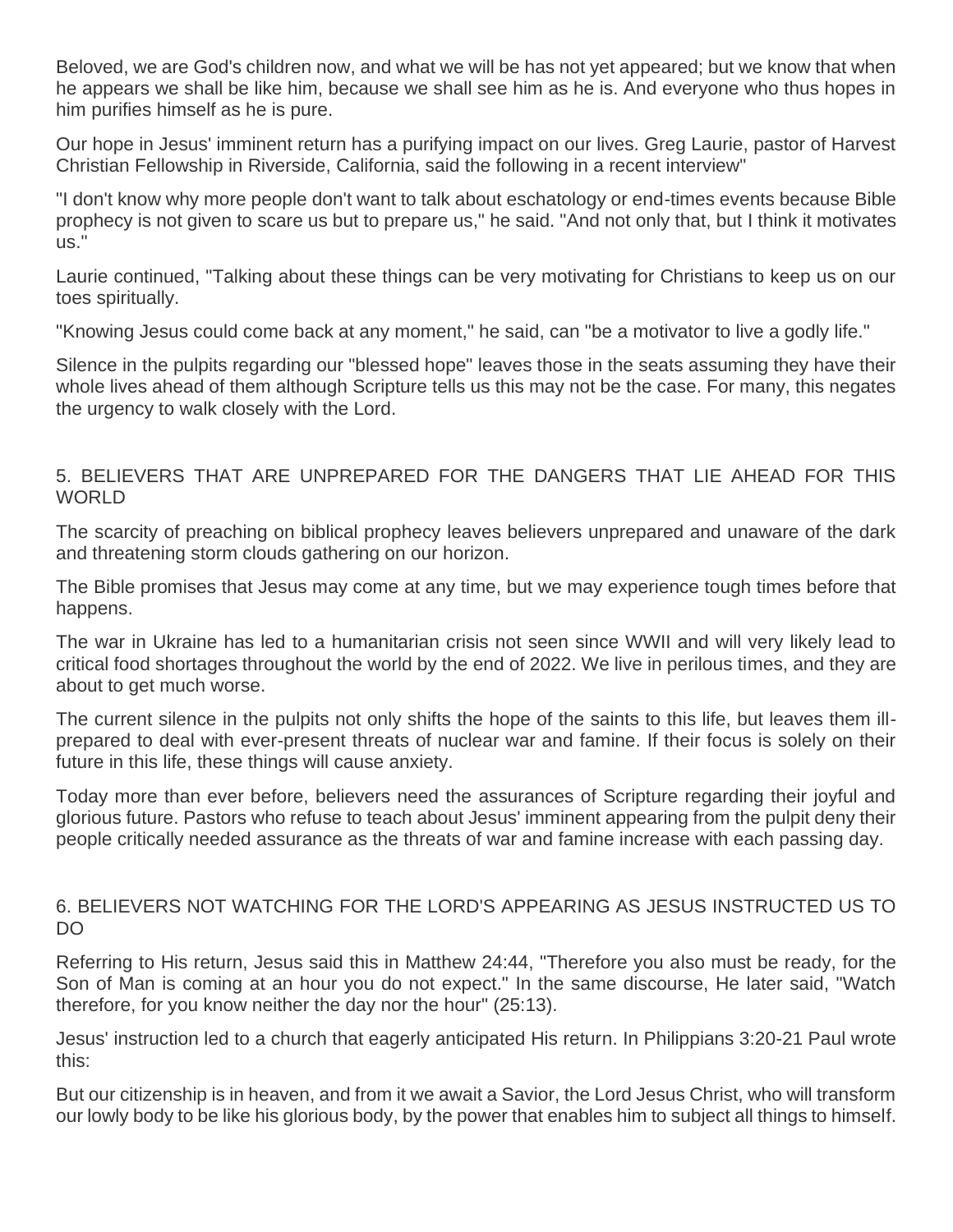The Greek word for "await" in verse 20 denotes to an "intense anticipation" or an "excited expectation" of a future event. In this text, Paul portrays believers as eagerly longing Jesus' appearing with great anticipation; they expected it to happen at any moment.

When we watch for Jesus' appearing, we copy the eager expectancy of the early church to meet Jesus in the air.

# 7. BELIEVERS NOT RECOGNIZING THE CONVERGENCE OF PROPHETIC SIGNS

My head is spinning from all that's happening in our world from a prophecy perspective. A few years ago, I believed that many signs of the approaching Tribulation were converging as never before, but today this reality has grown beyond what I could have imagined back then.

As the shadow of the approaching Tribulation grows darker by the day, those aware of this convergence of prophetic signs recognize that Jesus' appearing to take us home must be ever so close.

I never thought I would hear a president of the United States talk openly about the need for the New World Order, which during the Tribulation will morph into the kingdom of the antichrist. But yesterday, it happened as President Biden started talking about his commitment to it! I have long assumed this, but it's another matter to hear him talk about it as something that is going to happen.

The Rapture may happen soon, and I pray that it does. But if not, we will see our world rapidly deteriorate as critical food shortages develop and as the coming New World Order continues to suppress the rights of people throughout the world.

Pastors, why not start preaching about biblical prophecy now rather than wait until people in your church demand that you teach on this subject, or the threatening conditions around you leave you with no choice but to talk about the details of our joyous and imminent hope?

In Tom Hughes' article titled, "Five Reasons Pastors Don't Teach Bible Prophecy," he said this, "Let Jesus also be the example in what we teach and preach. He taught a great deal about His Second Coming and the signs surrounding it. We should, too."

A realistic look at our world is indeed scary and grows more ominous with each passing day, but as we view current events through the lens of Scripture and what it promises us about our future, the Lord gives us strength and peace to face the joyous future that lies ahead for us.

# **Is the Dollar about to Be Dethroned as the World's Reserve Currency?**

#### raptureready.com

The dollar has been the world's reserve currency since the U.S. and its allies agreed at the 1944 Bretton Woods conference. According to the International Monetary Fund, the dollar's share of global reserves stands at 59%, far above the euro at 20.5%. After the euro, there's a steep drop to the No. 3 slot, which is occupied by Japan's yen at 5.83%.

What really cements the dollar as the world's reserve currency is an agreement reached with Saudi Arabia. The U.S. promised to protect Saudi Arabia if it would require that all oil sales be made in dollars. If a nation wants oil from the kingdom, they would have to go to the F.X. market and buy dollars. The majority of global oil sales—around 80%—are done in dollars.